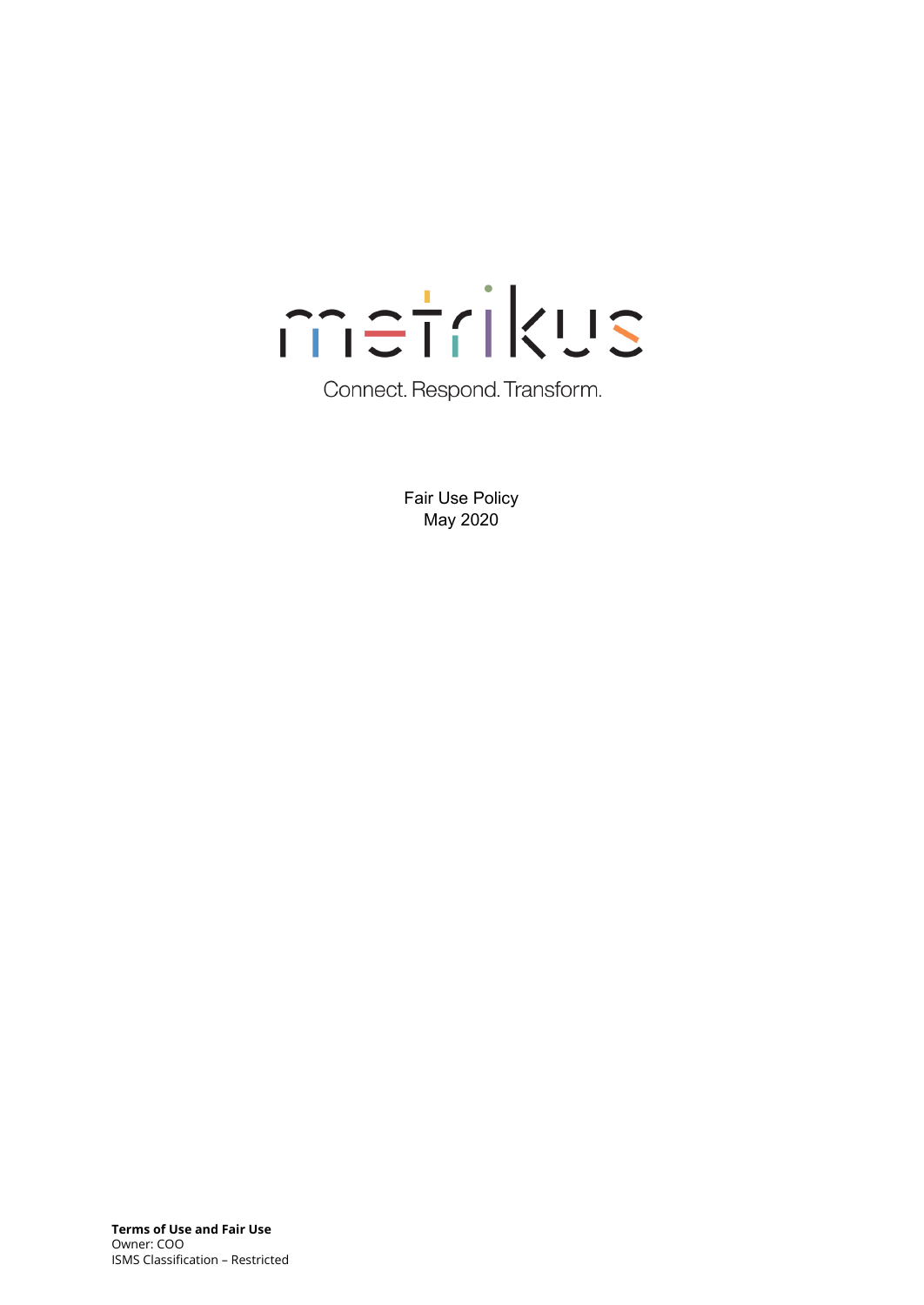# **Our Terms of use and Fair Use Policy**

Please read the terms of this policy carefully before using our platform. References to "our", "we" or "us" shall be references to the Platform Owner. The Platform Owner shall be the person with whom you have contracted either directly or indirectly and who has requested you to agree these terms of use and fair use policy.

This fair use policy sets out the fair use and content standards that apply when you use our platform.

#### **We may make changes to the terms of this policy and amend these terms from time to time. Every time you wish to use our platform, please check these terms to ensure you understand the terms that apply at that time. These terms were most recently updated on 20/05/2020.**

#### **Access**

Your access to our platform is governed by the following:

- You must be an employee or an independent contractor of our licensee (or a licensee of one of our resellers).
- You must keep a secure password for your use of our platform and change that password no less frequently than quarterly.
- You shall keep your password confidential.
- You will not allow your login details or password to be used by anyone else (unless it has been reassigned in its entirety to another individual by your employer or engager, in which case you shall no longer have any right to access or use the platform).

### **Prohibited uses**

You may use our platform only for lawful purposes. You may not use our platform:

- In any way that breaches any applicable local, national or international law or regulation.
- In any way that is unlawful, fraudulent or has any unlawful or fraudulent purpose or effect.
- For the purpose of harming or attempting to harm minors or any living person in any way.
- To send, knowingly receive, upload, download, use or re-use any material which does not comply with our content standards (see below).
- To transmit, or procure the sending of, any unsolicited or unauthorised advertising or promotional material or any other form of similar solicitation (spam).
- To knowingly transmit any data, send or upload any material that contains viruses, Trojan horses, worms, time-bombs, keystroke loggers, spyware, adware or any other harmful programs or similar computer code designed to adversely affect the operation of any computer software or hardware.

You also agree:

- Not to reproduce, duplicate, copy or re-sell any part of our platform, or access any of it in order to build a product or service which competes with our platform in contravention of the provisions of our agreement with your employer or engager (if you are a contractor).
- Not to access without authority, interfere with, damage or disrupt:
	- any part of our platform:
	- any equipment or network on which our platform is stored;
	- any software used in the provision of our platform; or
	- any equipment or network or software owned or used by any third party.

### **Interactive services**

We may from time to time provide interactive services on our platform, including, without limitation, chat rooms and bulletin boards (interactive services). Where we do provide any interactive service, we will provide clear information to you about the kind of service offered, if it is moderated and what form of moderation is used (including whether it is human or technical).

**Terms of Use and Fair Use** Owner: COO ISMS Classification – Restricted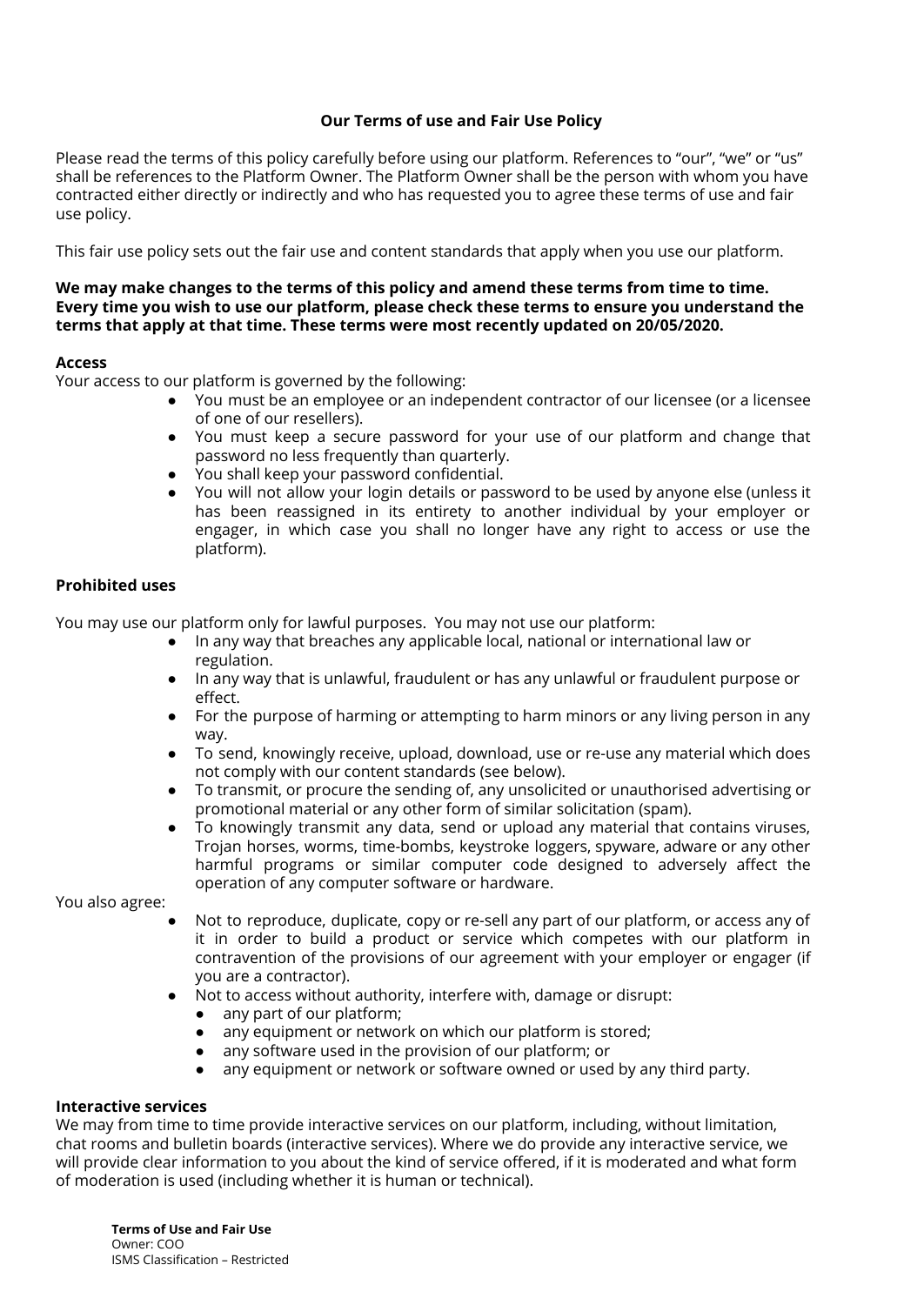We will do our best to assess any possible risks for users from third parties when they use any interactive service provided on our platform, and we will decide in each case whether it is appropriate to use moderation of the relevant service (including what kind of moderation to use) in the light of those risks. However, we are under no obligation to oversee, monitor or moderate any interactive service we provide on our platform, and we expressly exclude our liability for any loss or damage arising from the use of any interactive service by a user in contravention of our content standards, whether the service is moderated or not. Where we do moderate an interactive service, we will normally provide you with a means of contacting the moderator, should a concern or difficulty arise.

## **Content standards**

These content standards apply to any and all material which you contribute to our platform (Contribution), and to any interactive services associated with it.

The Content Standards must be complied with in spirit as well as to the letter. The standards apply to each part of any Contribution as well as to its whole.

The Platform Owner will determine, in its discretion, whether a Contribution breaches the Content Standards.

A Contribution must:

- Be accurate (where it states facts).
- Be genuinely held (where it states opinions).
- Comply with the law applicable in England and Wales and in any country from which it is posted.

### A Contribution must not:

- Be defamatory of any person.
- Be obscene, offensive, hateful or inflammatory.
- Promote sexually explicit material.
- Promote violence.
- Promote discrimination based on race, sex, religion, nationality, disability, sexual orientation or age.
- Infringe any copyright, database right or trademark of any other person.
- Be likely to deceive any person.
- Breach any legal duty owed to a third party, such as a contractual duty or a duty of confidence.
- Promote any illegal activity.
- Be in contempt of court.
- Be threatening, abuse or invade another's privacy, or cause annoyance, inconvenience or needless anxiety.
- Be likely to harass, upset, embarrass, alarm or annoy any other person.
- Impersonate any person or misrepresent your identity or affiliation with any person.
- Give the impression that the Contribution emanates from the Platform Owner if this is not the case.
- Advocate, promote, incite any party to commit, or assist any unlawful or criminal act such as (by way of example only) copyright infringement or computer misuse.
- Contain a statement which you know or believe, or have reasonable grounds for believing, that members of the public to whom the statement is, or is to be, published are likely to understand as a direct or indirect encouragement or other inducement to the commission, preparation or instigation of acts of terrorism.
- Contain any advertising or promote any services or web links to other businesses.